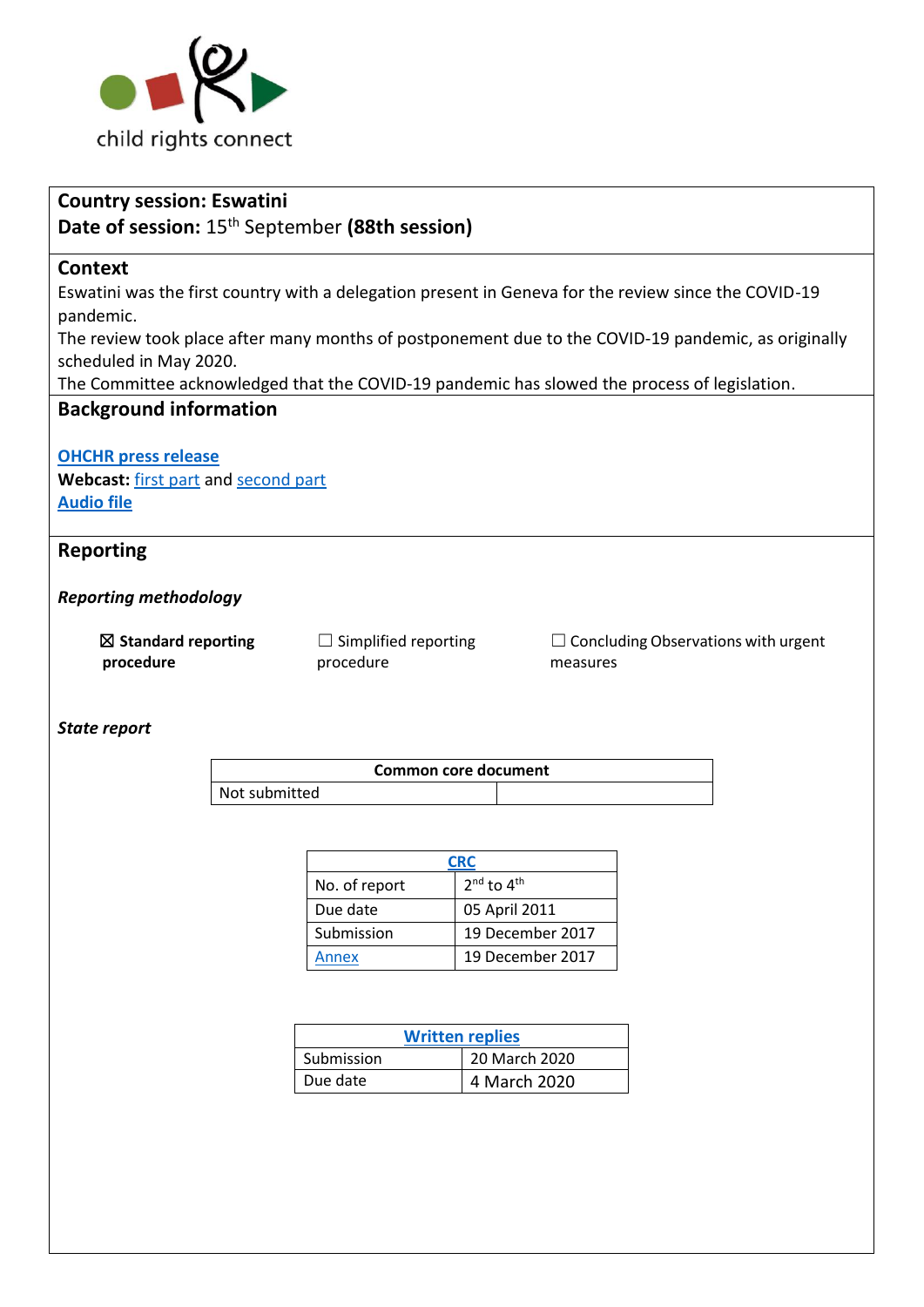

# *Public reports from children's rights defenders*

| <b>Alternative reports and additional information</b> |                                                                                                                                                                                                                                                                                                                                                                                                                                                                                                                                           |  |
|-------------------------------------------------------|-------------------------------------------------------------------------------------------------------------------------------------------------------------------------------------------------------------------------------------------------------------------------------------------------------------------------------------------------------------------------------------------------------------------------------------------------------------------------------------------------------------------------------------------|--|
| <b>NGOs</b>                                           | • Africa Albinism Alliance, Albinism Society of Eswatini and Swaziland<br>Association of Persons with Albinism<br>• Rock of Hope<br>The Coordinating Assembly of Non-Governmental Organisations<br>$\bullet$<br>(CANGO), Youth Sustainable Development Centre (YSDC), the<br>Southern African Human Rights Defenders Network (SAHRDN), the<br>Institute on Statelessness and Inclusion (ISI), and the Global<br><b>Campaign for Equal Nationality Rights</b><br>Global Initiative to End All Corporal Punishment of Children<br>$\bullet$ |  |

# **State delegation**

The delegation of Eswatini was small and not very diversified, comprised of representatives of the Eswatini Government, including its Deputy Prime Minister, Principal Secretary, Acting Director, Principal Crown Counsel, Coordinator, Senior Planner, and Protocol Office. The session relied heavily on the head of the delegation, the Deputy Prime Minister of Eswatini. The Task Force coordinator even regretted that many specialists were not part of the delegation. However, the Committee noted the high-level presence of the Deputy Prime Minister.

# **Committee's Task Force members**

| Name & Last Name                         | Country         |
|------------------------------------------|-----------------|
| <b>Benyam Dawit Mezmur (coordinator)</b> | <b>Ethiopia</b> |
| <b>Clarence Nelson</b>                   | Samoa           |
| José Rodrigues Reyes                     | Venezuela       |
| Ann Skelton                              | South Africa    |
| Philip Jaffé                             | Switzerland     |
| Zara Ratou                               | Chad            |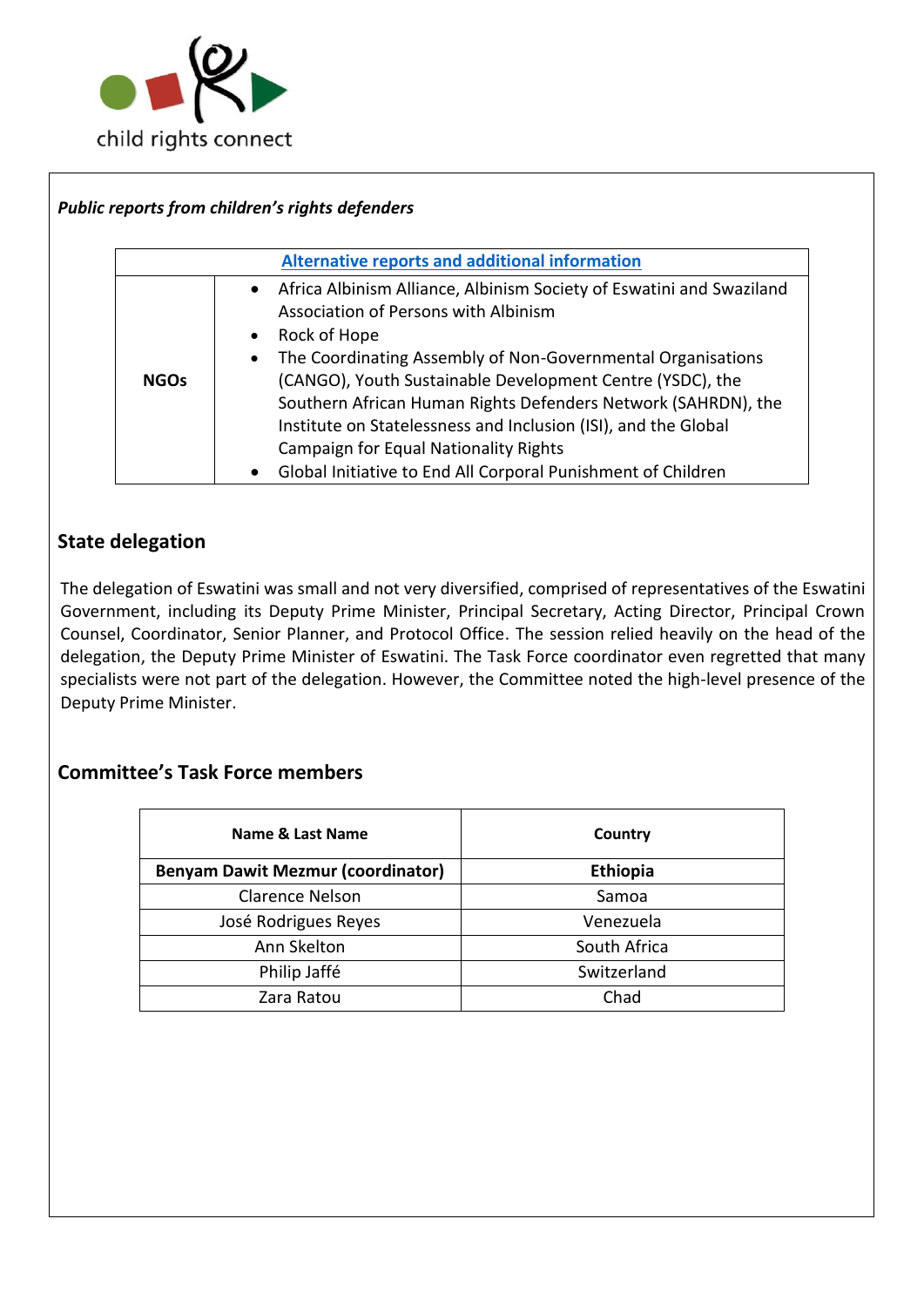

# **Dialogue description**

# i. Character of the dialogue

The dialogue was dynamic and interactive, and both the Committee and the State delegation were appreciative of the possibility to have a face-to-face dialogue. The head of the delegation addressed most of the answers, however the answers provided were rather political. The Committee emphasized that the presence of a high-level deputy at least allows for commitments.

### ii. General assessment made by the Committee

The Committee acknowledged that the COVID-19 pandemic has slowed the process of legislation. According to the Committee, there were matters that needed further attention, including like the process of drafting laws.

iii. Main issues discussed:

### **General Measures of Implementation**

• **Legislation/Coordination/Allocation of resources:** After the delegation presented all the difficulties it faces in terms of legislation, coordination and budget due to the Covid-19 pandemic, as well as economic recession and global warming, the Committee discussed Eswatini's plan to address these major difficulties. The delegation stressed that its national department for children had sufficient human resources and that the National Plan of Action for Children was being implemented. The Eswatini delegation also recalled that despite the current health crises, there has been no change in the budget allocated to children. In addition, a unit oversees coordinating all contributions from development partners.

# **General Principles**

• **Respect for the views of the child**: The Committee asked the delegation to specify the measures taken to ensure children's participation. The delegation of Eswatini explained that children were encouraged to participate in youth groups in schools. In addition, a consultant was hired to develop a strategy on this subject. The delegation stressed the importance of linking this participation to a specific social context.

#### **Civil Rights and Freedoms**

- **Birth Registrations:** The Committee was interested to know if there were any financial barriers to registering children, following up on the delegation's mention of out-of-hospital births. The Committee also wanted to know the rate of birth certificates obtained, because it is one thing to be registered but it is another to obtain a birth certificate. Eswatini acknowledged that there are many birth certificates waiting to be collected. The State is therefore actively raising awareness on the importance of such documents.
- **Child Marriage:** The Committee underlined that some progress has been made with the minimum age for marriage. However, there are still outstanding issues. The delegation acknowledged that the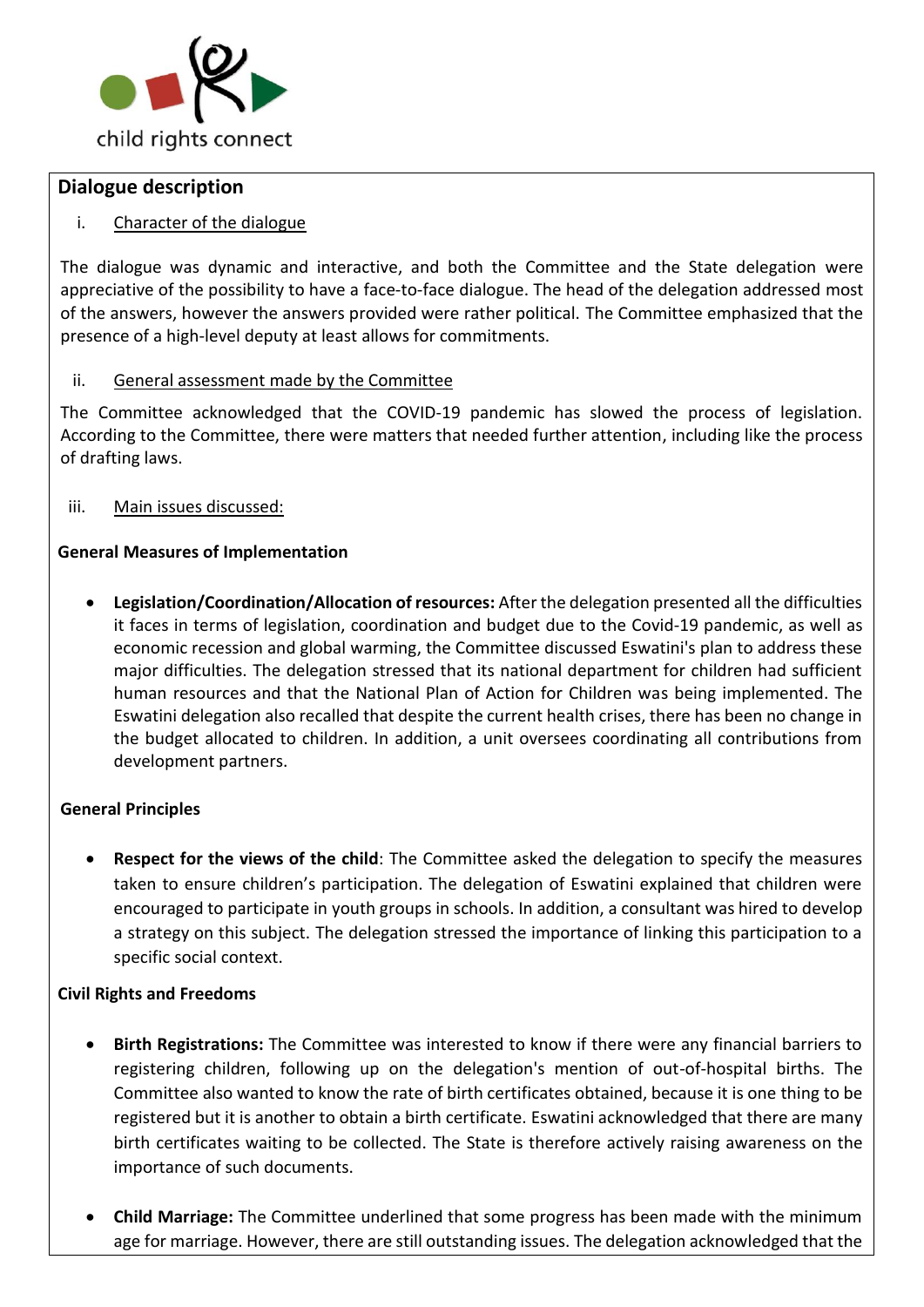

Marriage Act was old (from 1964) and that several aspects of this law are linked to the Constitution. This is the reason for the difficulties in implementing the Children's Protection and Welfare Act (from 2012), because these two laws contradict each other. The delegation did point out that marriage to a minor is considered as rape.

• **Violence against children:** The Committee asked the State which measures were taken to eradicate violence against children and to put it at the highest national priority. The Committee expressed concerns for girls who never received help following sexual violence. The delegation reported that the Sexual Offences and Domestic Violence Act was enacted in 2018. This law has been heavily promoted, making it very popular in Eswatini, even in rural areas. Failure to comply with the law can result in a life sentence. In addition, the delegation introduced the role of mother figures who can contact the local authorities on the behalf of children, if a child victim of abuse complains, and that a phone helpline has been set up. Finally, concerning corporal punishment, an educational policy (not yet a law) dating from 2018 prohibits it. The Ministry of Education had developed guidelines to discourage corporal punishment both in schools and homes. The State delegation stressed that a change of mentality will have to take place as many children are silent on this subject.

### **Basic Health and Welfare**

- **Children with disabilities:** The Committee was concerned about the progress of the law concerning children with disabilities, which does not contain an enabling clause. The Committee also considered the subject of grants for children with disabilities. The delegation responded that this is an issue that still needs to be discussed. The delegation also mentioned that in the past, children with disabilities were hidden. Today, more than 27,000 children are declared as living with a disability. The delegation emphasized that the disability grant to families facilitates the registration of these children. Autism was also included on the list of disabilities. The delegation is aware that violence against children with disabilities is often gender-based and that girls are more directly affected. Finally, Eswatini noted that the State has developed Braille learning services for children with a focus on disseminating AIDS/HIV prevention materials in Braille.
- **Child mortality:** Although the Eswatini government has denounced ritual executions, the Committee wanted to know specifically what the government was doing to protect children with albinism. The delegation responded that there was only one case of ritual execution since 2008. The Kingdom of Eswatini also pointed out that an albinism day is held in the Prime Minister's office.

# **Recommendations of the Committee**

In its [Concluding Observations,](https://tbinternet.ohchr.org/_layouts/15/treatybodyexternal/Download.aspx?symbolno=CRC%2fC%2fSWZ%2fCO%2f2-4&Lang=en) the Committee drew the State party's attention to the recommendations concerning the following areas:

- **General Measures of implementation:** 
	- o **Legislation:** The Committee recommends that the State party provide adequate resources to the Law Reform Unit and take all measures necessary for implementing its legislation,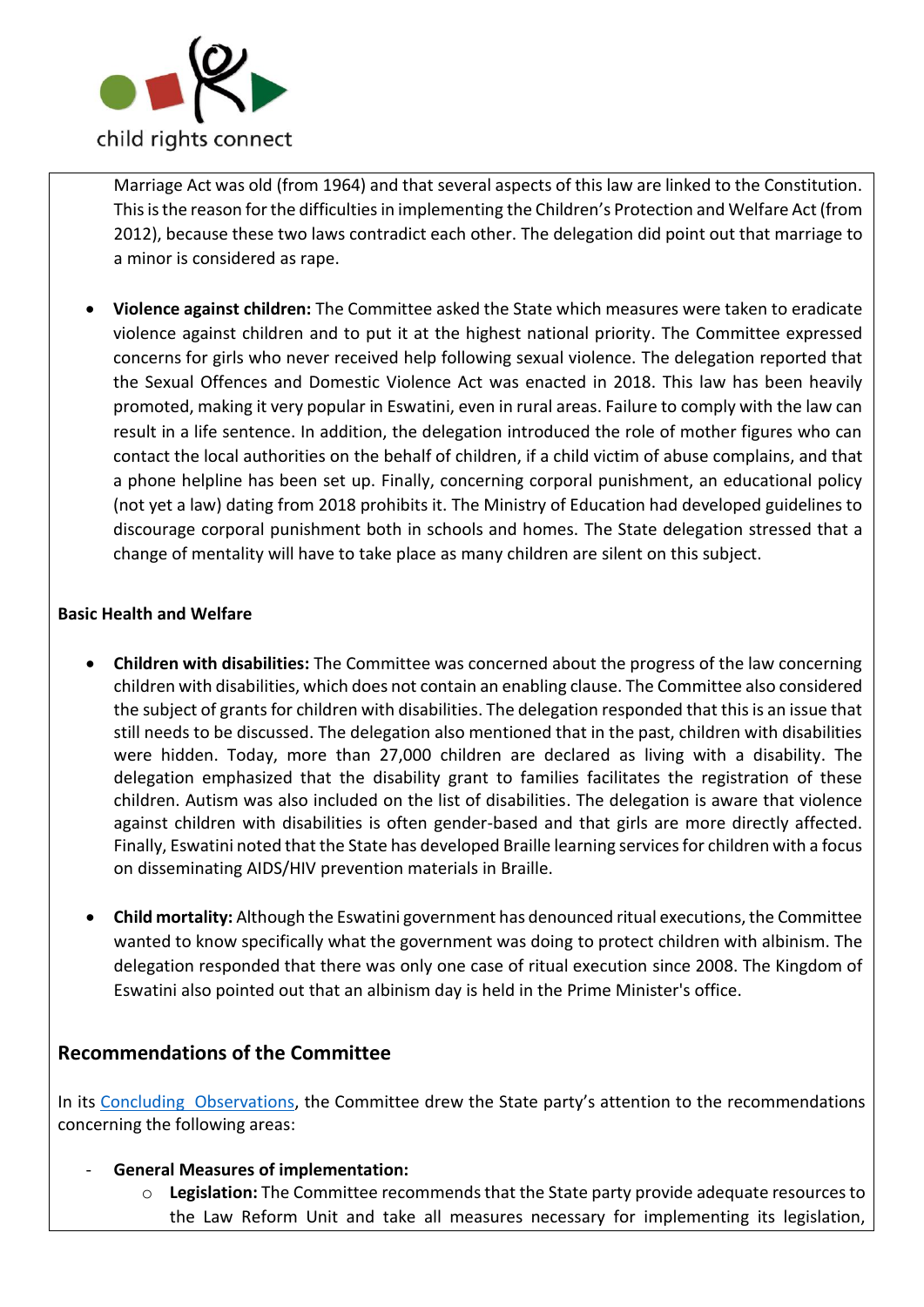

including the Children's Protection and Welfare Act of 2012, in compliance with the Convention.

- o **Comprehensive policy and strategy:** The Committee recommends that the State party adopts the National Master Development Plan for Children, update the National Children's Policy and the National Plan of Action for Children and ensure that they are supported by sufficient human, technical and financial resources.
- o **Coordination:** The Committee recommends that the State party strengthen the coordination capacity of the National Children Services Department and put in place a monitoring and accountability framework and ensure necessary human, technical and financial resources for its effective operation.
- o **Allocation of resources:** The Committee asks that the State party substantially increase the allocations to social protection, health and education, define budgetary lines for all children, establish mechanisms to monitor and evaluate the adequacy, efficacy and equitability of the distribution of resources allocated to the implementation of the Convention and co-ordinate and harmonize all development aid to better support interventions related to children's rights. Finally, Eswatini needs to continue to take measures to combat the mismanagement of funds.
- o **Data collection:** The Committee recommends that the State party expeditiously improve and disaggregate its data collection system covering all areas of the Convention and ensure that the data and indicators are shared and used.
- o **Independent monitoring:** The Committee recommends that the State party strengthen the Commission on Human Rights and Public Administration by allocating necessary resources for its functioning, including consideration of establishing a dedicated unit or Commissioner responsible for children's rights within the Commission; guarantee its independence with provision of adequate funding, mandate and immunities; and provide and promote a childfriendly complaint mechanism within the Commission.
- o **Dissemination awareness-raising and training:** The Committee recommends that the State party strengthen the capacity-building programmes about children's rights among professionals working with and for children and ensure that regular assessment and evaluation of these programmes and activities is carried out.
- o **Cooperation with civil society:** The Committee recommends that the State party establish a structured platform for regular and effective coordination and cooperation of all relevant stakeholders working in the field of children's rights.
- o **Children's rights and the business sector:** The Committee recommends that the State party establish and implement regulations and ensure effective monitoring of such legislation and regulations and appropriately sanction and provide remedies when violations occur.
- **Definition of the Child:** The Committee urges the State party to revise its legislation, including by amending the Marriage Act (1964) and adopting the Marriage Bill, in order to ensure that the minimum age of marriage is established at 18 for both girls and boys.
- **General principles:** 
	- o **Non-discrimination:** The Committee recommends that the State party expedite the adoption of the Marriage Bill and the regulations for the Persons with Disabilities Act and strengthen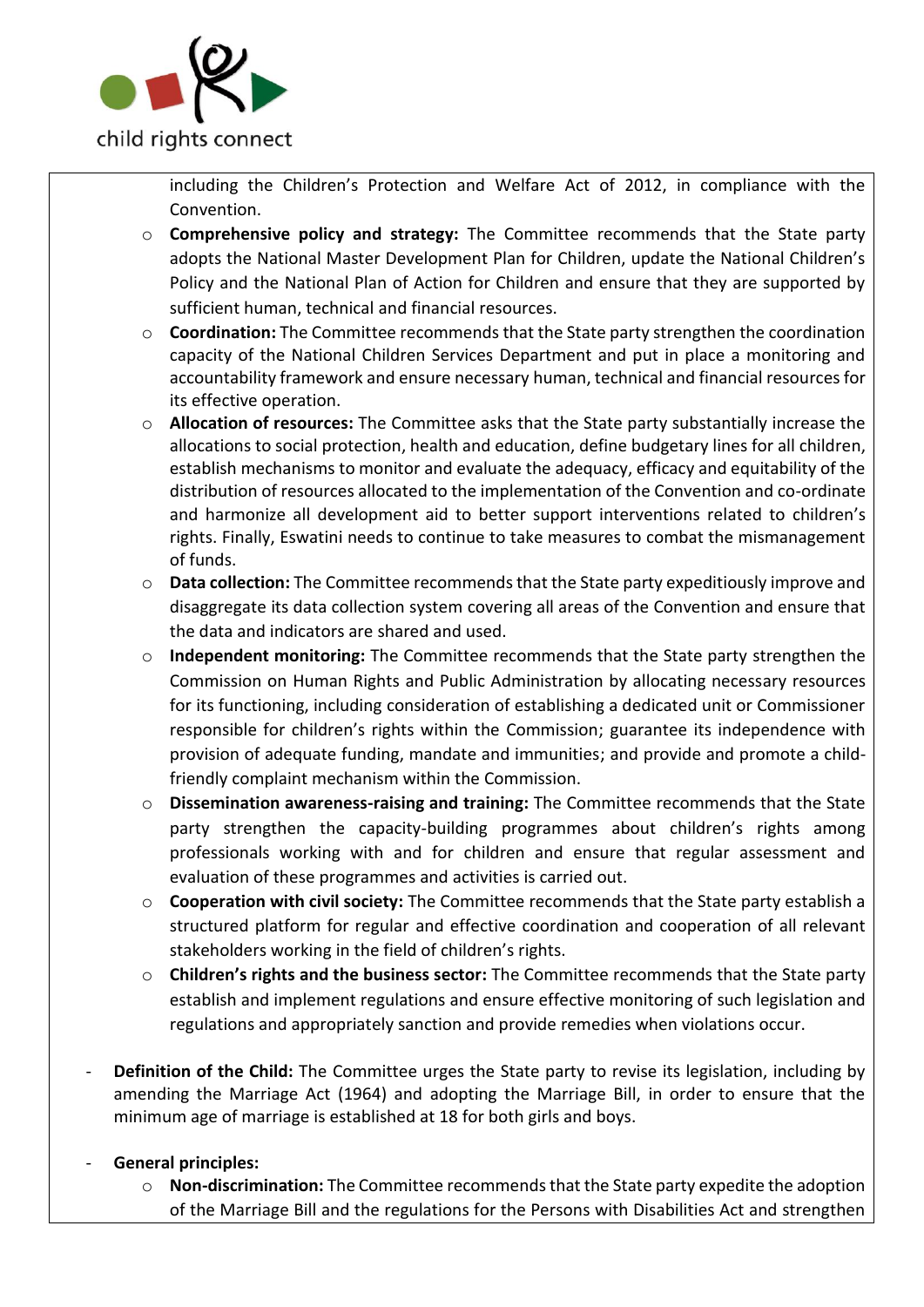

its efforts to eliminate discrimination and stigmatisation against groups of children in marginalised and disadvantaged situations.

- o **Best interests of the child:** The Committee recommends that the State strengthen its efforts to ensure that this right is appropriately integrated and consistently interpreted and applied.
- o **Respect for the views of the child:** The Committee recommends that the State party establish a platform for children's structured participation and consider re-establishing the Children's Parliament Forums and promote meaningful and empowered participation of all children within the family, communities and schools and include children in decision-making in all matters related to them.

### - **Civil rights and freedoms:**

- o **Birth registration:** The Committee urges the State party to harmonize civil registration laws with the Children's Protection and Welfare Act, and to increase public awareness and incentives about the importance and process of birth registration.
- o **Right to a nationality:** the Committee recommends that the State party urgently finalize the reform of the legislation on nationality, including the adoption of the Citizenship Bill and the National Action Plan on Eradicating Statelessness (2018).

### - **Violence against children:**

- o **Corporal punishment:** The Committee urges the State party to consider narrowing the legal interpretation of moderate chastisement so that it excludes corporal punishment, explicitly prohibit corporal punishment in law in all settings and promote positive, nonviolent and participatory forms of child-rearing and discipline.
- o **Violence abuse and neglect:** The Committee urges the State party to allocate adequate human, technical and financial resources to the High-Level Task Force on Violence and Multi-Sectoral Technical Task Team on Violence to enable them to implement their mandates. The State party also needs to investigate the reported killing and injuries of children that occurred during the public demonstrations which started on 29 June 2021 and to establish a national database on all cases of violence against children.
- o **Sexual exploitation and abuse:** The Committee urges the State party to establish mechanisms, procedures and guidelines to ensure mandatory reporting of cases of child sexual abuse and exploitation and conduct awareness-raising activities to combat the stigmatization of child victims of sexual exploitation and abuse.
- o **Harmful practice:** The Committee urges the State party to take effective measures to fully eliminate child marriage and polygamy involving girls as spouses.

# - **Family environment and alternative care:**

- o **Family environment:** The Committee recommends that the State party invest in and incentivize family care.
- o **Children deprived of a family environment:** The Committee urges the State party to urgently establish a comprehensive, rights-based and accountable system of alternative care for children that integrates the traditional care provided by the extended family with a particular focus on the best interests of the child.
- o **Adoption:** The Committee recommends that the State party raise awareness about the adoption procedures and regulations and promote and encourage domestic adoption**.**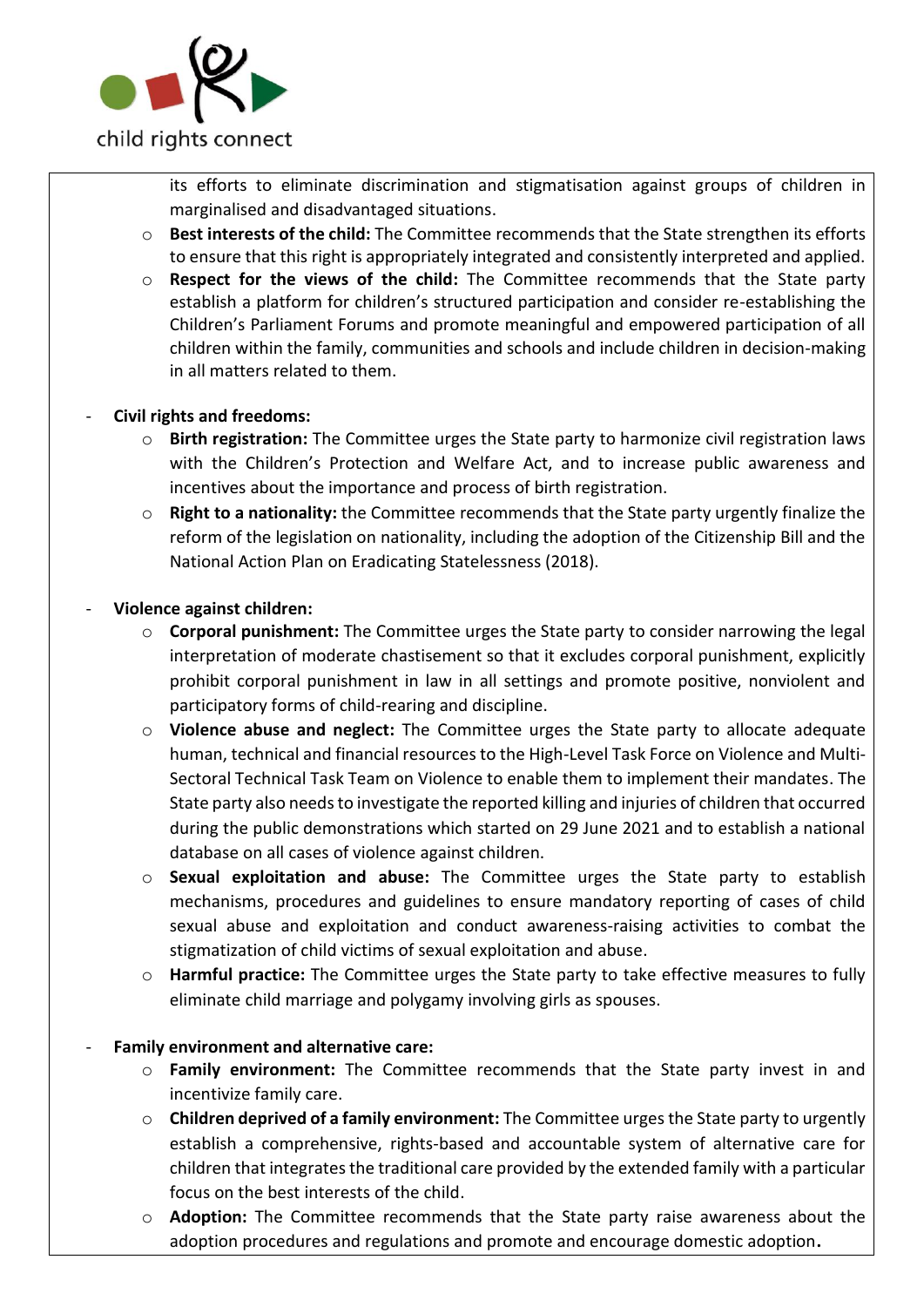

- **Children with disabilities:** The Committee urges the State party to adopt a human rights-based approach to disability and set up a comprehensive strategy for the inclusion of children with disabilities.
- **Basic health and welfare:** 
	- o **Health and health services:** The Committee recommends that the State party urgently strengthen its efforts to further reduce infant and child mortality.
	- o **Adolescent health**
	- o **HIV/AIDS**
	- o **Environmental health and impact of climate change of the rights of the child**
	- o **Standard of living;**
- **Education leisure and cultural activities;**
- **Special protection measures:** 
	- o **Asylum-seeking, refugee and migrant children:** the Committee recommends that the State party enhance access to services for asylum-seeking, refugee and migrant children.
	- o **Economic exploitation, including child labour:** The Committee recommends that the State party effectively enforce the Employment Act and explicitly prohibit the employment of children in harmful or hazardous work.
	- o **Sale, trafficking and abduction;**
	- o **Administration of child justice:** The Committee urges the State party to prohibit overcrowding and ill-treatment of children in correctional facilities and ensure that children are not confined together with adults; and amend the prison Act to prohibit the placing of children in solitary confinement.

# **Sustainable Development Goals**

Throughout its Concluding Observations the Committee referred to the following targets:

- 10.3 to recommend the State to eliminate discrimination and stigmatisation against groups of children in marginalised and disadvantaged situation
- 16.9 regarding legal identity and free birth registrations
- 16.2 to urge the State to end abuse, exploitation, trafficking and all forms of violence against children
- 5.3 to urge the State party to eliminate child marriage
- 3.1to reducing maternal mortality
- 3.4, 3.5, 5.6 regarding adolescent health
- 3.3 regarding HIV/AIDS
- 13.5 to promote the sustainable management of natural resources and increase children's awareness of climate change
- 1.3 to recommend the State to develop social assistance and social protection strategy